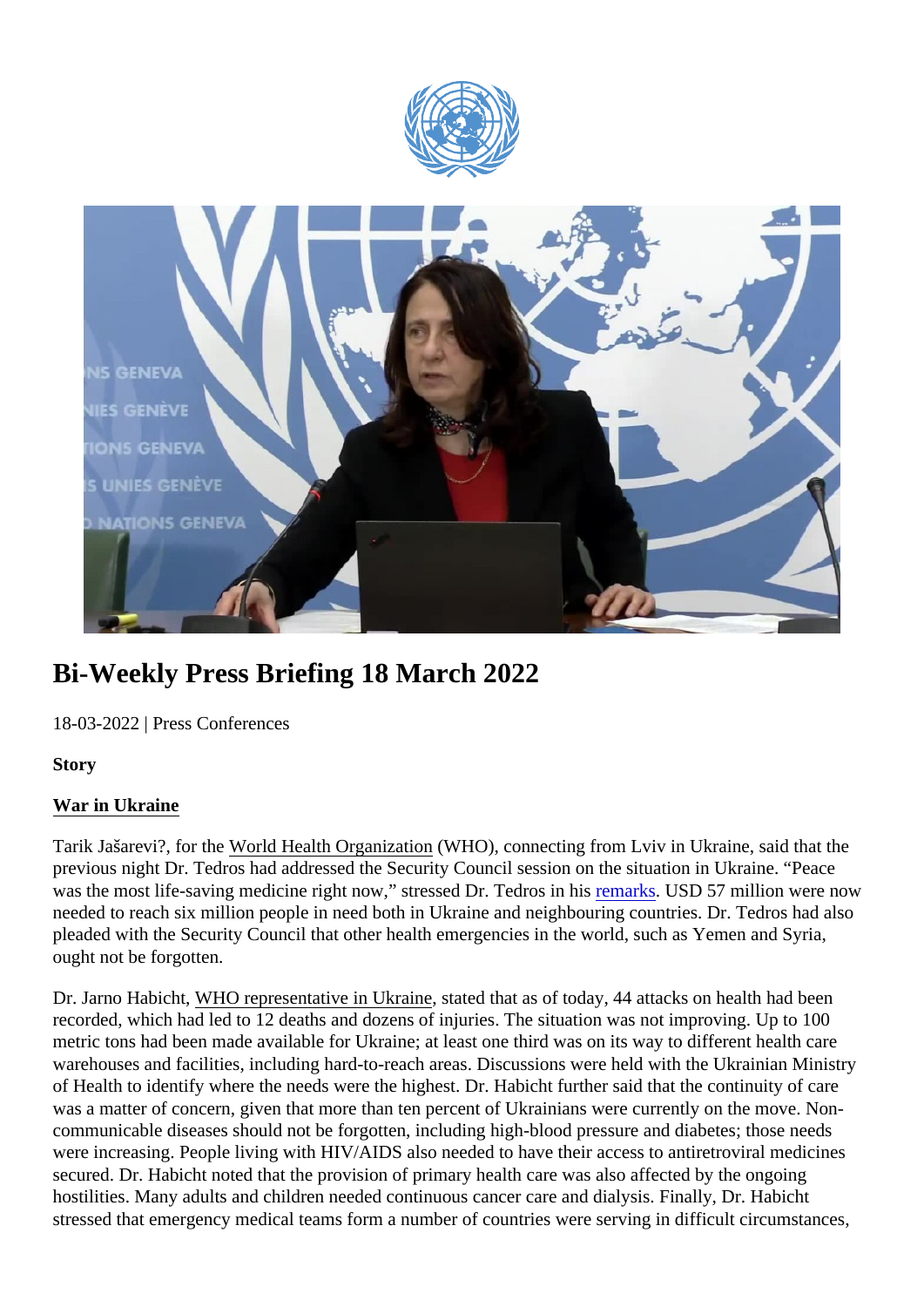in coordination with the WHO, the regional health authorities and other humanitarian actors on the ground, such as the Red Cross.

Responding to questions, Mr. Habicht said that over the past month there had been no convoys going from government to non-government-controlled areas, across the contact line, in eastern Ukraine. The warehous in Lviv was still functional and the WHO convoys in the country were still moving, but the risks were being reassessed in the aftermath of the attacks on the Lviv airport.

Jakob Kern, the World Food Programme (WFP) Emergency Coordinator for Ukraine mecting from Krakow in Poland, stated that the WFP was deeply concerned for families affected by the rapidly evolving humanitarian crisis in Ukraine. The ongoing conflict had not only forced millions of people to flee their homes and brought many more to the brink of hunger, but it was also threatening food security globally, especially in hunger hotspots. The consequences of this conflict were triggering a wave of collateral hunger across the globe.

Ukraine's food supply chain was falling apart; trucks and trains were being destroyed, airports bombed, many bridges had fallen, supermarkets emptied, and warehouses drained. WFP had prepositioned bulk fo wheat flour for bakeries and food rations near the encircled cities for distribution by partners and city administration. Inside Ukraine, WFP's job was to replace broken commercial food supply chains. Given the complexity of the situation on the ground and the security challenges, this was a mammoth task that took time. Particular concern was expressed about Mariupol, which was besieged, and the food reserves in the city were rapidly dwindling. Mr. Kern informed that USD 590 million was needed for the WFP's operations in Ukraine; only ten percent of it had been funded thus far.

Mr. Kern stressed that, with global food prices at an all-time high, the WFP was also concerned about the impact of the Ukraine crisis on food security globally, especially hunger hotspots.

Mr. Kern explained, responding to questions, that the WFP was not replacing the entire global supply chain, but was adjusting to the current situation and building up its own supply chain within Ukraine. Ukraine was a major food producer country, which was why the WFP had not been present there in recent years. The speed at which the current crisis had evolved surprised everybody, including the WFP, and the food prices were being affected by the more complicated supply routes and overall amount of food available.

Matthew Saltmarsh, for the hited Nations Refugee Agenc UNHCR), connecting from Rzeszów in Poland, stated that, with more than 3.2 million refugees forced to flee Ukraine over the past three weeks, and millions internally displaced within the country, UNHCR was warning that humanitarian needs were increasing exponentially. In addition to those who had had to flee, around 13 million people had been affected in the areas hardest hit by the war within Ukraine and needed humanitarian and protection assistance.

Mr. Saltmarsh emphasized that the humanitarian situations in cities such as Mariupol and Sumy were extremely dire, with residents facing critical and potentially fatal shortages of food, water, and medicines. UNHCR was closely tracking negotiations for safe passage and already had humanitarian cargo prepositioned. UNHCR was ready to send critical supplies into Sumy as soon as conditions allowed.

Full briefing note can be readere.

Mr. Saltmarsh, replying to numerous questions, said that Lviv used to be among the calmer parts of the country. If there was to be an escalation around and in the city, there could be a further exodus of people from Lviv towards Poland. A renewed appeal was made to provide a safe passage for civilians out of the besieged cities. Mr. Saltmarsh confirmed that the numbers of daily entries into Poland had been declining recent days, perhaps because western Ukraine had been considered relatively safe, and many people had been recuperating there and deciding whether to cross the border or not. UNHCR was ready for an increa in arrivals if that were to happen. Inside the country, there were at least two million IDPs, but the number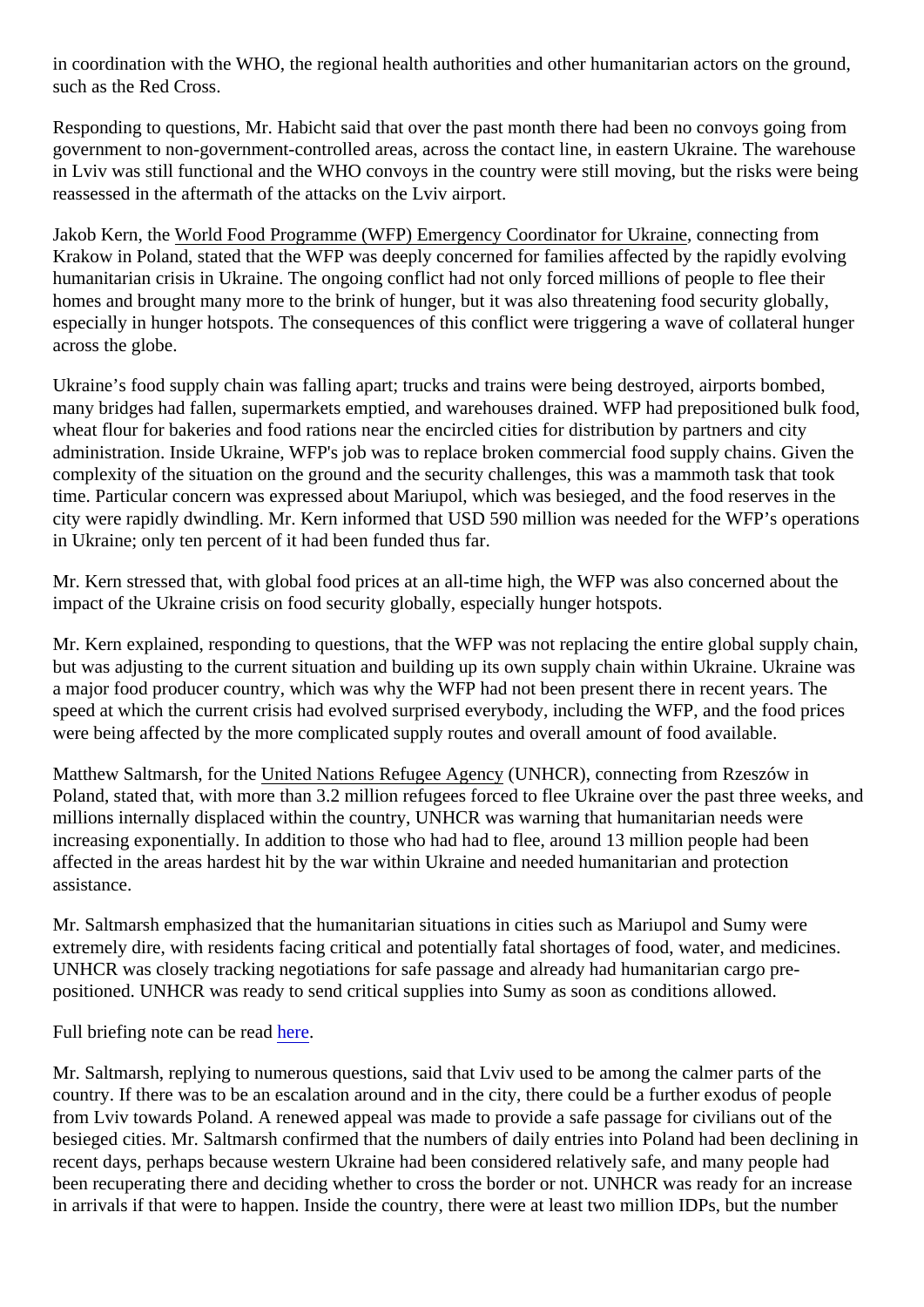was considered to be much higher.

Mr. Saltmarsh said that the Polish authorities made sure that all individuals collecting and driving refugees away from the border areas had to be properly registered, all with the view of eliminating chances of abuse and human trafficking. Refugees were also being instructed to go only with accredited organizatons. At least 300,000 Ukrainians were known to have moved to Western Europe. Some Ukrainian refugees were cross back into Ukraine to support their loved ones. How many Ukrainians would eventually become refugees depended on how long the conflict would last.

Paul Dillon, for the International Organization for Migration (IOM), added that there was a concern whenever there were mass movements like the one currently underway. IOM's hotlines had received thousandsof calls related to trafficking. IOM had issueth a statement on this topic. The data the IOM published was finalized at 09:30 am and included figures for third-country nationals; 162,000 third-country nationals among refugee had been registered so far.

Shabia Mantoo, for the Inited Nations Refugee Agency NHCR), said thau NHCR figures were updated at noon daily, and right now the figure of Ukrainian refugees stood at 3,270,662. There were 184,563 Ukrainian refugees in Russia as of today. Regarding Ukrainian nationals trying to enter the United States from Mexico, Ms. Mantoo said that they needed to have their asylum requests assessed. Making family reunification possible was of great importance, stressed Ms. Mantoo.

Alessandra Vellucci, for the Dited Nations Information Service NIS), reminded that within Ukraine, USD 1.1 billion were needed to meet the escalating humanitarian needs of more than six million people affected and displaced by military operations over the next three months. As of 17 March, the appeal was percent funded.

She also informed that today 3 pm Geneva time, there would be a virtual briefing on the humanitarian situation in Ukraine and neighboring countries, to be chaired by Martin Griffiths, the UN Emergency Relief Coordinator (aUNTV).

Jens Laerke, for the ffice for the Coordination of Humanitarian Affain SCHA), in a response to a question, said that OCHA had deployed to Moscow some time ago a team of civil-military coordination experts, to liaise with the Ministry of Defense with the purpose of establishing and applying a humanitarian notification system to secure safe move of civilians and humanitarian supplies in Ukraine. The two sides o the conflict needed to agree with each other how such safe passages could be established. Similar teams been dispatched in different contexts, including Yemen, Afghanistan, and Syria. Humanitarian deconflictio and so-called "windows of silence" were closely interlinked, explained Mr. Laerke. Such pauses needed clear agreements by parties with unambiguous understandings of what exactly would take place during the periods. Communication lines between commanders on the ground was also necessary.

## USD 1.2 billion needed to address Africa's largest refugee crisis

Matthew Saltmarsh, for the nited Nations Refugee Agen(WNHCR), connecting from Rzeszów in Poland, informed that the UNHCR, together with 102 humanitarian and development partners, was appealing for USD 1.2 billion to deliver much-needed humanitarian assistance and protection to 2.3 million South Sudanese refugees and local communities in the Democratic Republic of the Congo, Ethiopia, Keny Sudan, and Uganda.

After nearly a decade of conflict and despite efforts toward implementing the peace agreement, South Sud continues to grapple with sporadic violence, chronic food insecurity and the devastating impact of major flooding. The COVID-19 pandemic has also strained people's resources, significantly reducing their ability to sustainably meet their needs. Asylum countries were facing similar challenges from the climate crisis are the pandemic but had continued to keep their doors open for refugees. Funding was urgently needed to he these host countries to provide food, shelter, and access to essential services such as education and heal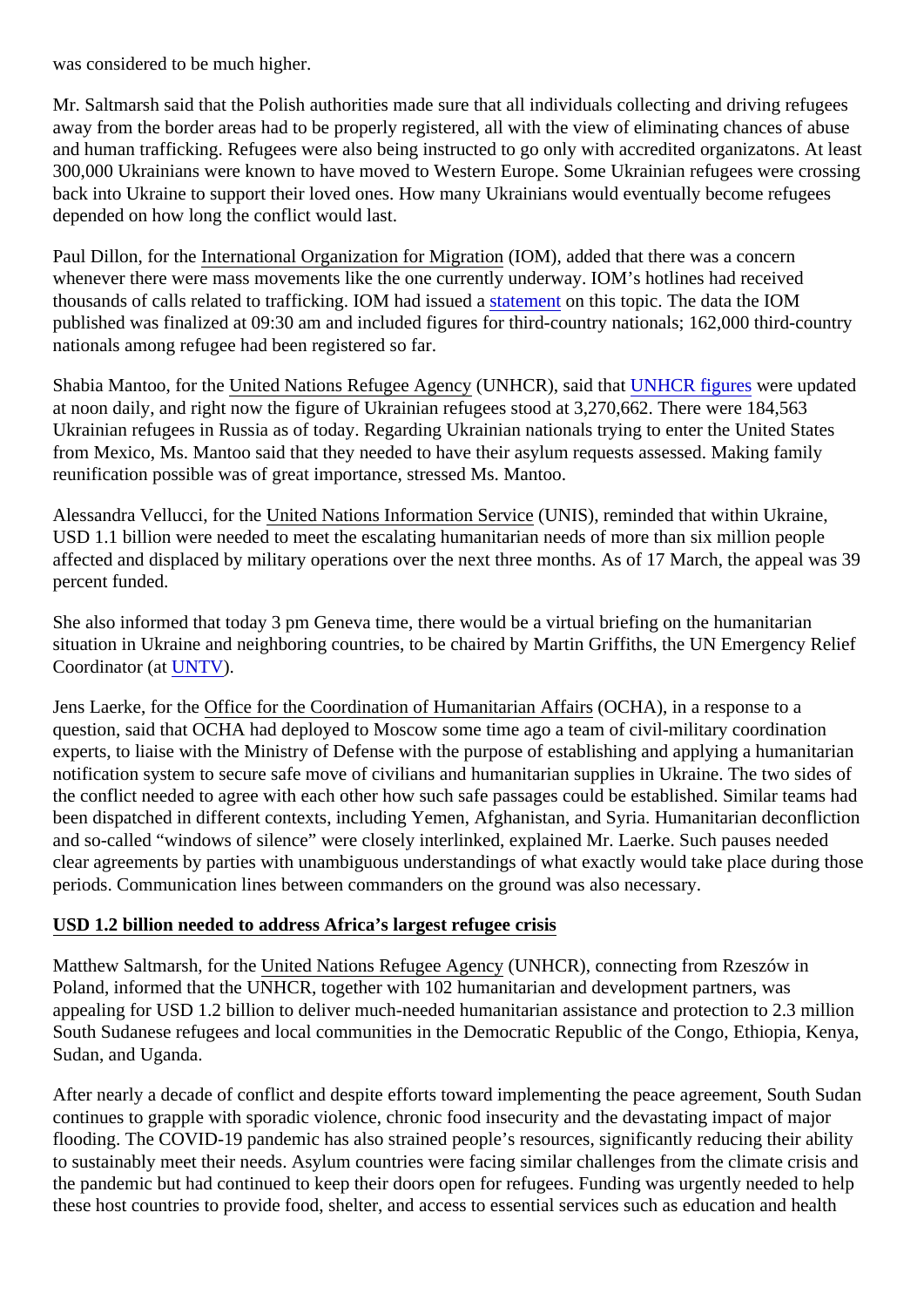care.

Full press release is availablere.

## International Day of Forests and report "Forest products in the global bioeconomy"

Ewald Rametsteiner, Deputy Director, Forestry Division, arthod and Agriculture Organization FAO), connecting from Rome in Italy, said that the International Day of Forests was celebrated on 21 March. This year, the Day was being held under the theme 'Forests and sustainable production and consumption'. For day, the Food and Agriculture Organization of the United Nations is launching a new Frepest, products in the global bioeconomy, hich highlighted how switching from fossil-based products to wood-based products could help combat climate change and achieve Sustainable Development Goals.

Around 74 percent of all consumption was currently based on non-renewable natural resources, but there was a growing number of fields where, thanks to science and innovation, wood-based products could offer greener alternative. Mr. Rametsteiner reminded that wood was renewable and stores carbon for its lifetime, helping to keep carbon locked away from the atmosphere. If buildings were made from wood, we could create cities that would store carbon, taking a step towards carbon neutrality. Wood-based products were also increasingly being used to make textiles, cosmetics, biochemicals, bioplastics and medicines. While forests covered 31 percent of the Earth's land area (over 4 billion hectares), at a global level they were continuing to shrink, due largely to agricultural expansion.

## Long lasting HIV prevention innovations in South Africa and Brazil

Hervé Verhoosel, for Unitaid, announced large-scale implementation in South Africa and Brazil of the latest innovation in HIV prevention. A new long-lasting injection that lasted eight weeks would provide users with an alternative to daily oral pills (oral PrEP). The expanded prevention options were expected to improve coverage for those at greatest risk of HIV infection.

Despite the high protection oral PrEP could provide, uptake had been slow. UN targets to increase PrEP coverage and reduce new HIV infections by 2020 had been both missed by two-thirds. In Brazil, the new programmes funded by Unitaid aimed to reach two groups with the highest rates of HIV prevalence: and estimated 30 percent of transgender people and 18 percent of men who had sex with men were living with HIV. In South Africa, adolescent girls and young women, who would be the target of the Unitaid-funded efforts were infected at a disproportionately high rate. In sub-Saharan Africa, six in seven new HIV infections in adolescents occurred among girls, and young women were twice as likely to be living with HIV as their male peers.

Long-acting PrEP could have a game-changing impact, improving choice and making HIV prevention a more viable option for more people, stressed Mr. Verhoosel. The new products significantly expanded the choices afforded to users, empowering people to take control of their health and select the method that was best suited to their preferences and lifestyle. While oral PrEP cost about USD 50 per year in low and midd income countries, the price of the long-lasting injection in those countries was still not known, said Mr. Verhoosel responding to questions.

## Announcements